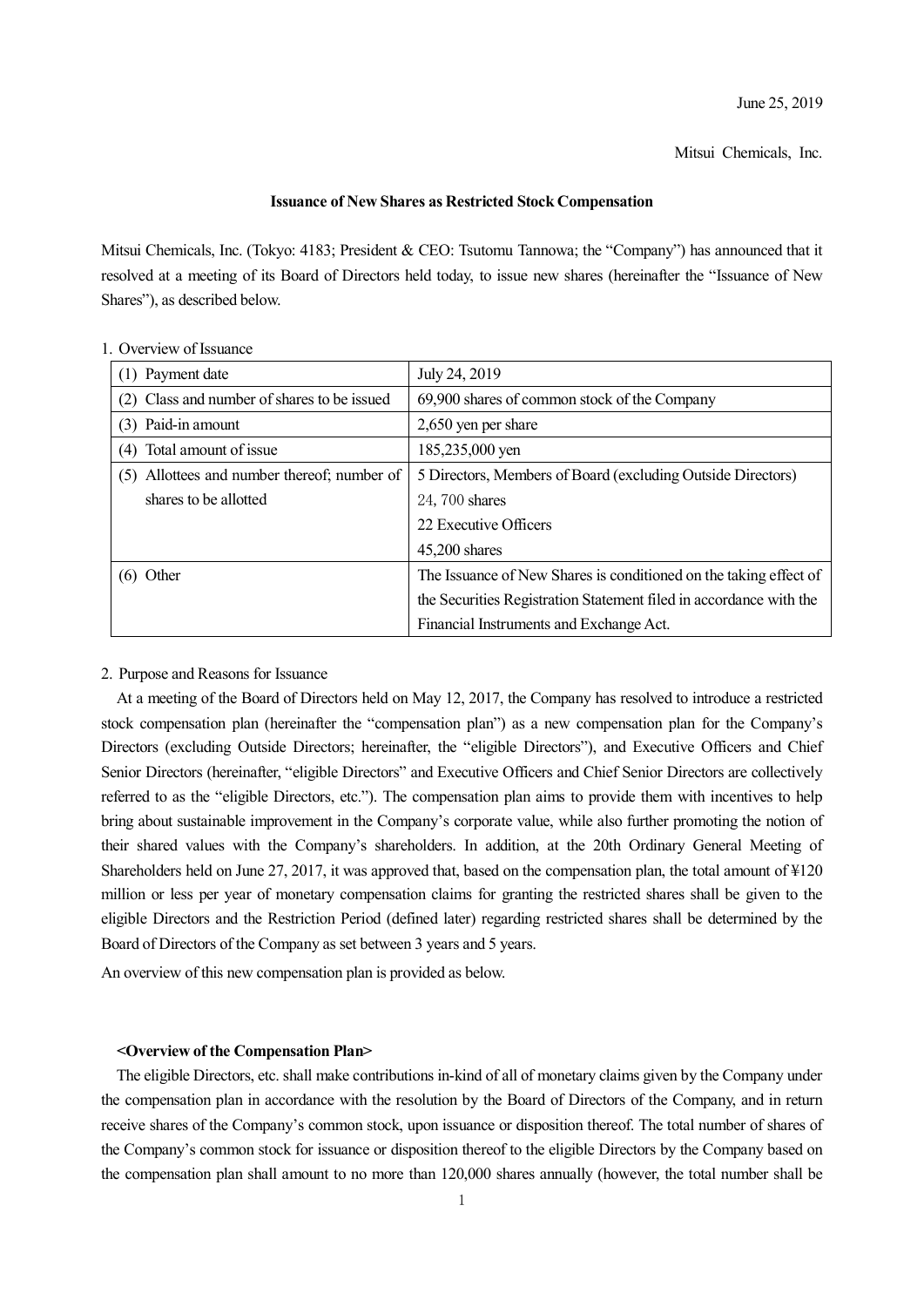adjusted to a reasonable extent, in cases where, following today, there is a stock split of the Company's shares of common stock (including a gratis allotment of shares of the Company's common stock) or share consolidation thereof, or otherwise in cases where circumstances arise necessitating adjustment in the total number of shares of the Company's common stock to be issued or disposed of as restricted shares).

The amount to be paid in per share for the Company's common stock above shall be the amount determined by the Board of Directors to the extent that does not constitute an especially advantageous sum for the eligible Directors, etc. who receive such shares of common stock, based on the closing price of common stock of the Company on the Tokyo Stock Exchange on the business day immediately preceding the date of the resolution by the Board of Directors (or the closing price on the transaction day immediately prior thereto if no transaction is made on such business day).

In addition, with respect to the aforementioned issuance or disposition of shares of the Company's common stock, the Company and each of the eligible Directors, etc. shall conclude an agreement on allotment of restricted shares, the outline of which includes: i) the eligible Directors, etc. may neither transfer, create a security interest on, nor otherwise dispose of the allotted shares of common stock of the Company during a certain restriction period; and ii) the Company shall make gratis acquisition of the shares of common stock under certain circumstances.

In consideration of the purpose of the compensation plan, the scope of duties of each of the eligible Directors, etc. and other various circumstances, and with the aim of securing capable personnel as officers and employees and further increasing the motivation of each of the eligible Directors, etc., the Company will grant the total of 185,235,000 yen of monetary claims (hereinafter the "monetary claims") to the eligible Directors and issue 69,900 new shares of common stock to them by contributions in-kind of the monetary claims. Furthermore, as the compensation plan has been introduced as an incentive to increase medium- to long-term corporate value, and taking into consideration the period in which the management measures will contribute to performance, the Restriction Period (defined later) shall be five years.

For the Issuance of New Shares, under the compensation plan, the 27 eligible Directors, etc. who are planned allottees shall pay in all of the monetary claims in the form of property contributed in kind and receive shares of common stock of the Company that shall be issued by the Company.

## 3. Overview of the Allotment Agreement

An Overview of the agreement on allotment of restricted shares (hereinafter the "Allotment Agreement") that the Company and each of the eligible Directors, etc. shall conclude in the Issuance of New Shares is stated below.

## (1) Restriction Period

The eligible Directors, etc. may neither transfer, create a security interest on, nor otherwise dispose of the shares of common stock of the Company allotted under the Allotment Agreement (hereinafter the "Allotted Shares") between July 24, 2019 and July 23, 2024 (hereinafter the "Restriction Period"). The restriction described in the preceding sentence will hereinafter be referred to as the "Restriction."

#### (2) Condition on Removal of Restriction

On the condition that the eligible Directors, etc. have continued to serve as Director, Executive, Corporate Auditor, Executive Officer, Chief Senior Director, Senior Director, Councillor, Advisor, Senior Advisor, employee, or an equivalent position of the Company or a company affiliated with the Company during the Restriction Period, the Company shall remove the Restriction for all of the Allotted Shares upon the expiration of the Restriction Period.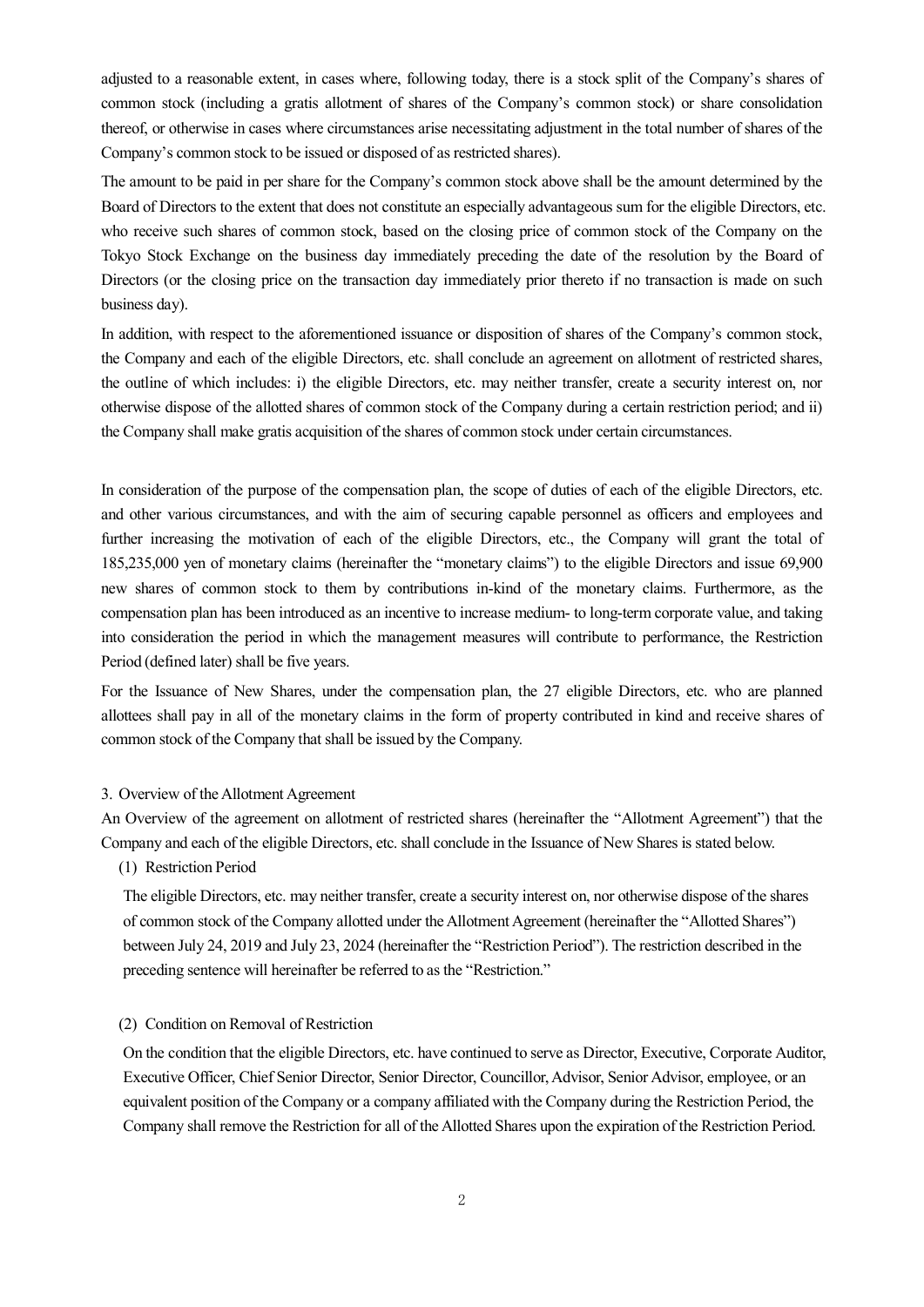- (3) Treatment of vacations or retirements of the eligible Directors, etc., due to expiration of term, death, compulsory retirement age, or other fair reasons
	- i) Condition on removal of the Restriction

In cases where an eligible Director, etc. vacates or retires from the position of Director, Executive, Corporate Auditor, Executive Officer, Chief Senior Director, Senior Director, Councillor, Advisor, Senior Advisor, employee, or an equivalent position of the Company or a company affiliated with the Company due to expiration of term, compulsory retirement age, or other fair reasons (except for in case of death), the Company shall remove the Restriction upon the time immediately after the vacation or retirement (however, in case of the vacation or retirement due to death, upon the time determined separately by the Board of Directors(which shall fall in the Restriction Period) after the death of the eligible Directors, etc.) on the condition that either of the above positions was maintained throughout the Restriction Period until such vacation or retirement.

ii) Number of the Allotted Shares for which the Restriction is removed

The number of the Allotted Shares for which the Restriction is removed (Shares less than one unit shall be rounded off.) shall be obtained by multiplying the number of the Allotted Shares held at the time of vacation or retirement stated in i) above (including in the case of death) by the relevant eligible Directors, etc. by the number calculated by dividing the number of months from April of the year that includes the payment date (July 24, 2019) for the Allotted Shares to the month that includes the date of the relevant vacation or retirement by 12 (If the calculated number exceeds 1, the number shall be 1.).

# (4) Gratis acquisition by the Company

The Company shall automatically acquire all of the Allotted Shares for which the Restriction is not removed, at no cost.

In cases where an eligible Director, etc. vacates or retires from any of the position of Director, Executive, Corporate Auditor, Executive Officer, Chief Senior Director, Senior Director, Councillor, Advisor, Senior Advisor, employee, or an equivalent position of the Company or a company affiliated with the Company during the Restriction Period, the Company shall automatically acquire the Allotted Shares at no cost excluding the case where the vacation or retirement is caused by expiration of term, death, compulsory retirement age, or other fair reasons.

## (5) Management of shares

During the Restriction Period, the Allotted Shares shall be managed in a dedicated account opened by the eligible Directors, etc. at Nomura Securities Co., Ltd., in order to ensure that the eligible Directors, etc. neither transfer, create a security interest on, nor otherwise dispose of the shares during that period. In order to secure the effectiveness of the Restriction, etc. related to the Allotted Shares, the Company has entered into a contract with Nomura Securities Co., Ltd. with regard to the management of the Allotted Shares in a dedicated account at Nomura Securities Co., Ltd. established by each of the eligible Directors, etc. The eligible Directors, etc. have agreed on the details of management in the relevant dedicated accounts.

### (6) Treatment during organizational restructuring, etc.

In cases where, during the Restriction Period, a General Meeting of Shareholders of the Company (however, in cases where the organizational restructuring, etc., in question does not require approval from a General Meeting of Shareholders of the Company, the Board of Directors of the Company) approves a merger agreement wherein the Company becomes the extinct company, or a share exchange agreement or a share transfer plan wherein the